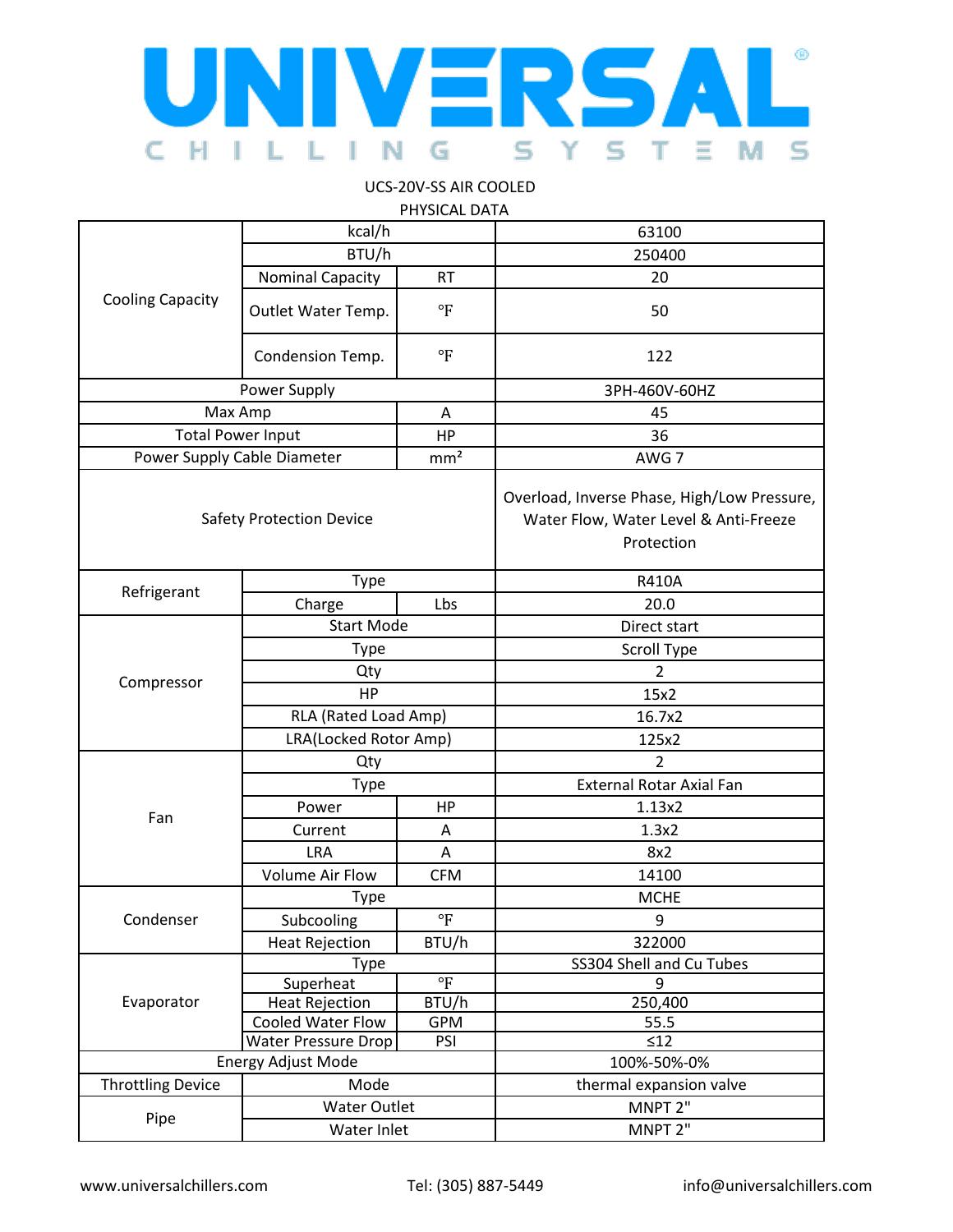

| Water Pump        | Flow                                 | <b>GPM</b> | 55.5                     |
|-------------------|--------------------------------------|------------|--------------------------|
|                   | Head                                 | <b>PSI</b> | 68.0                     |
|                   | <b>LRA</b>                           | A          | 36.5                     |
|                   | Power                                | HP         | 4.00                     |
| <b>Water Tank</b> | Capacity                             | GAL        | 61                       |
| Sound Pressure    | <b>DBA</b>                           |            | 74                       |
| at 1 meter        |                                      |            |                          |
|                   | Display                              |            | LCD display              |
| Programming       | Controller<br>Temp Control Range °F  |            | microcomputer controller |
| Controller        |                                      |            | $+41$ ~+95               |
|                   | Temp Control Accuracy <sup>o</sup> F |            | ±3.6                     |
| <b>Dimensions</b> | inches (LxWxH)                       |            | 88x39x87                 |
| Weight            | lbs                                  |            | 1147(For Reference)      |

## NOTES:

| Cooling capacity based on $5^{\circ}C(41^{\circ}F)$ leaving coolant and $35^{\circ}C(95^{\circ}F)$ ambient air.                                                                                                                                                                                                                                                    |
|--------------------------------------------------------------------------------------------------------------------------------------------------------------------------------------------------------------------------------------------------------------------------------------------------------------------------------------------------------------------|
| Chilled water work allowed temperature range: $5^{\circ}$ C $\sim$ 35 $^{\circ}$ C (41 $^{\circ}$ F $\sim$ 95 $^{\circ}$ F).<br>Chilled water in and out temperature difference: $3^{\circ}$ C $\sim$ $8^{\circ}$ C (5.4 $^{\circ}$ F $\sim$ 14.4 $^{\circ}$ F);<br>Allowed ambient temperature range: $-20^{\circ}$ C $\sim$ 40°C ( $-4^{\circ}$ F $\sim$ 104°F). |
| Power supply: 3PH-460V-60HZ, Allowing the voltage fluctuate ±10%, allow phase voltage<br>difference ±2%, Allow the frequency range ±0.2Hz.                                                                                                                                                                                                                         |